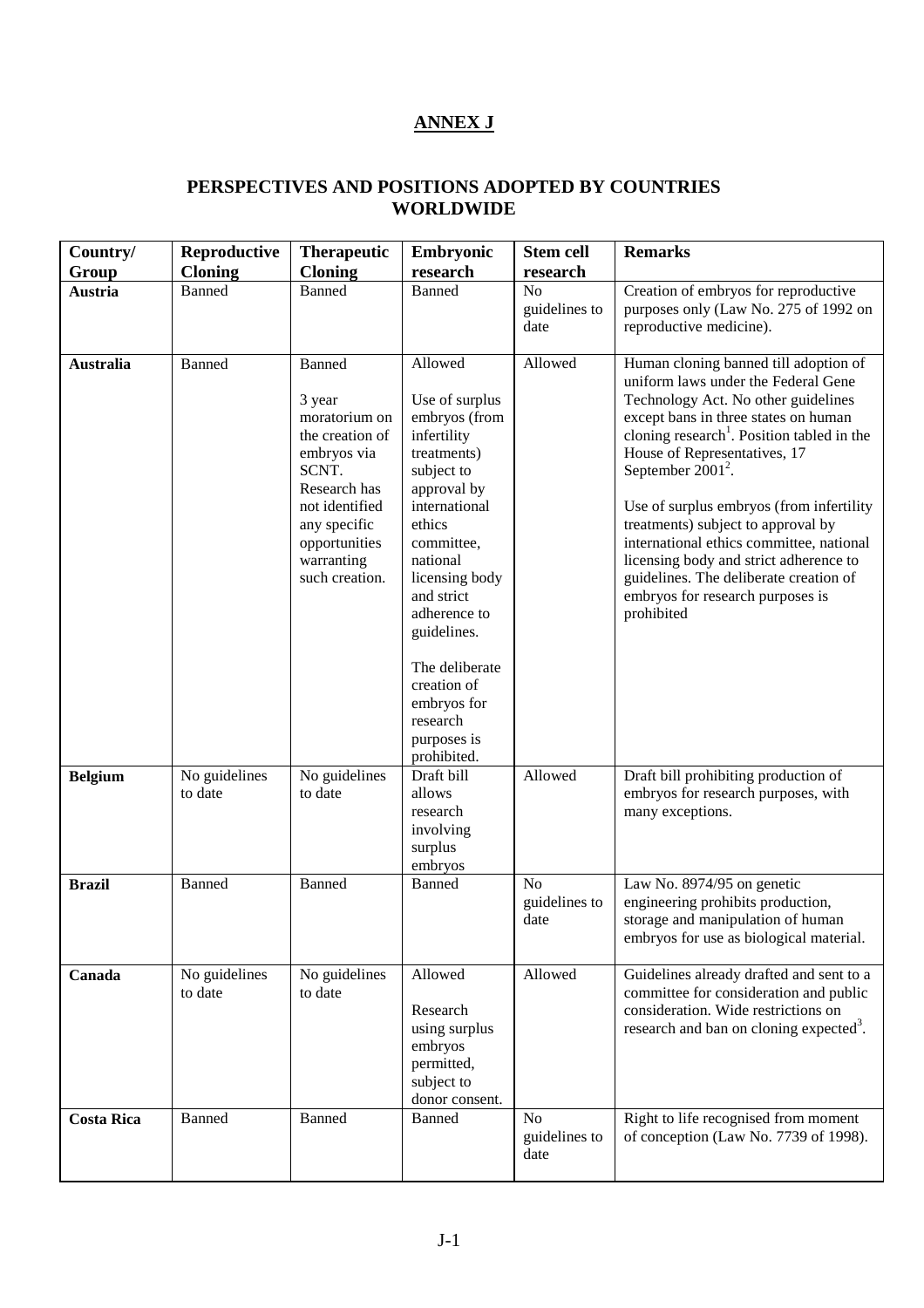| Country/       | Reproductive             | <b>Therapeutic</b>       | Embryonic     | <b>Stem cell</b>                        | <b>Remarks</b>                                                                                                                                                                                                                                                                                                                             |
|----------------|--------------------------|--------------------------|---------------|-----------------------------------------|--------------------------------------------------------------------------------------------------------------------------------------------------------------------------------------------------------------------------------------------------------------------------------------------------------------------------------------------|
| Group          | <b>Cloning</b>           | <b>Cloning</b>           | research      | research                                |                                                                                                                                                                                                                                                                                                                                            |
| <b>Ecuador</b> | Banned                   | Banned                   | <b>Banned</b> | N <sub>o</sub><br>guidelines to<br>date | Right to life recognised from moment<br>of conception (Art. 49, par. 1, of the<br>Constitution (1998).                                                                                                                                                                                                                                     |
| <b>France</b>  | <b>Banned</b>            | <b>Banned</b>            | Banned        | Allowed                                 | Banned all research on cloning and<br>severely restricts research on frozen<br>embryos <sup>4</sup> . Position currently under<br>review.                                                                                                                                                                                                  |
| <b>Finland</b> | No guidelines<br>to date | No guidelines<br>to date | Allowed       | Allowed                                 | Research using surplus embryos<br>permitted, subject to donor's consent.<br>(Law No. 115).                                                                                                                                                                                                                                                 |
| <b>Germany</b> | <b>Banned</b>            | <b>Banned</b>            | <b>Banned</b> | Allowed                                 | Creation of embryos for reproductive<br>purposes only (Law of 13 December<br>1990 on Embryo Protection).<br>Relaxation of rules sought by<br>scientists <sup>5</sup> .                                                                                                                                                                     |
| <b>Hungary</b> | <b>Banned</b>            | Banned                   | Banned        | N <sub>o</sub><br>guidelines to<br>date | Life of unborn child must be protected<br>at conception (Law No. LXXIX of<br>1992).                                                                                                                                                                                                                                                        |
| <b>Ireland</b> | <b>Banned</b>            | Banned                   | <b>Banned</b> | N <sub>o</sub><br>guidelines to<br>date | Article 40, paragraph 3 of the<br>Constitution expressly prohibits<br>research on embryos. Right to life of<br>unborn child is equal to that of the<br>mother.                                                                                                                                                                             |
| <b>Israel</b>  | <b>Banned</b>            | No guidelines<br>to date | Allowed       | Allowed                                 | The Prohibition of Genetic Intervention<br>Law (Cloning Human Being and<br>Genetic Modifications of Reproductive<br>Cells) bans reproductive cloning for a<br>period of 5 years from 1999.<br>No legislation regulating stem cell<br>research.                                                                                             |
| <b>Italy</b>   | Banned                   | Banned                   | <b>Banned</b> | Allowed                                 | Specifically prohibits creation of<br>embryos for research purposes and<br>early splitting of embryos for<br>therapeutic or research purposes.<br>Italian National Committee on<br>Bioethics opposes reproductive cloning<br>(Opinion of 27 October 2000).<br>Government under pressure from both<br>Vatican and scientists <sup>6</sup> . |
| Japan          | Banned                   | Allowed                  | Allowed       | Allowed                                 | Human Cloning Regulation Act enacted<br>on 30 November 2000, bans<br>implantation of embryos created for<br>research into the woman's womb.<br>Guidelines on human stem cell research<br>pending.                                                                                                                                          |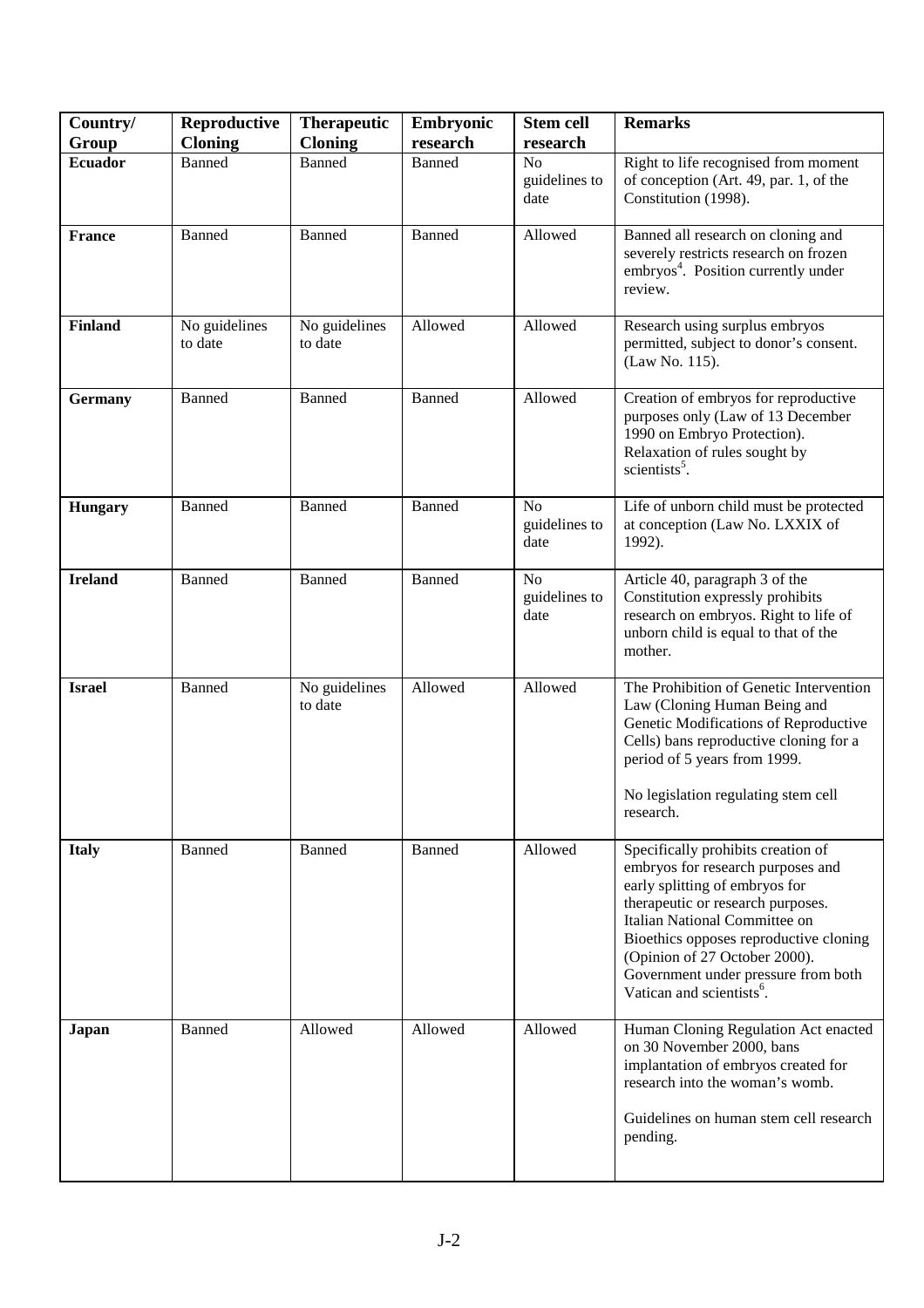| Country/            | Reproductive             | <b>Therapeutic</b>       | Embryonic                                                           | <b>Stem cell</b>                        | <b>Remarks</b>                                                                                                                                                                                                                                                                                |
|---------------------|--------------------------|--------------------------|---------------------------------------------------------------------|-----------------------------------------|-----------------------------------------------------------------------------------------------------------------------------------------------------------------------------------------------------------------------------------------------------------------------------------------------|
| Group               | <b>Cloning</b>           | <b>Cloning</b>           | research                                                            | research                                |                                                                                                                                                                                                                                                                                               |
| <b>Nether-lands</b> | No guidelines<br>to date | No guidelines<br>to date | Draft bill<br>allows<br>research<br>involving<br>Surplus<br>embryos | No research<br>to date                  | Draft bill prohibiting production of<br>embryos for research purposes, with<br>many exceptions.                                                                                                                                                                                               |
| <b>Norway</b>       | Banned                   | <b>Banned</b>            | <b>Banned</b>                                                       | No<br>guidelines to<br>date             | Creation of embryos for reproductive<br>purposes only (Law No 56 of 5 August<br>1994).                                                                                                                                                                                                        |
| Peru                | <b>Banned</b>            | <b>Banned</b>            | Banned                                                              | Allowed                                 | Prohibits human cloning and<br>fertilisation of human ova for purposes<br>other than reproduction (Law No.<br>26.842). Right to life recognised from<br>moment of conception (Law<br>No.27.337).                                                                                              |
| Poland              | <b>Banned</b>            | Banned                   | Banned                                                              | N <sub>o</sub><br>guidelines to<br>date | Life of unborn child must be protected<br>at conception (Law of 7 January 1993,<br>amended 30 August 1996)                                                                                                                                                                                    |
| <b>Spain</b>        | Banned                   | <b>Banned</b>            | Permitted for<br>surplus<br>embryos                                 | Allowed                                 | Permitted for surplus embryos. Creation<br>of embryos for research purposes<br>prohibited (Law No. 35/1988).<br>Observatory of Law and Bioethics<br>expressed its support for the creation of<br>embryos for research purposes, by<br>donation and by cloning techniques<br>(September 2000). |
| <b>South Korea</b>  | No guidelines<br>to date | No guidelines<br>to date | No guidelines<br>to date                                            | N <sub>o</sub><br>guidelines to<br>date | New guidelines expected at end of<br>2001. Draft bill announced by Science<br>Ministry bans all embryo creation<br>except for infertility treatments <sup>7</sup> .                                                                                                                           |
| <b>Sweden</b>       | Banned                   | Banned                   | Allowed                                                             | Allowed                                 | Research using surplus embryos<br>permitted, subject to donor's consent<br>and if no acceptable alternative exists.<br>(Law No. 1991:115 and Law No.<br>1982:763)                                                                                                                             |
| Switzerland         | <b>Banned</b>            | Banned                   | <b>Banned</b>                                                       | N <sub>o</sub><br>guidelines to<br>date | Constitution prohibits medically<br>assisted reproductive cloning for<br>research purposes (Art. 19, 2c)                                                                                                                                                                                      |
| <b>Tunisia</b>      | <b>Banned</b>            | Banned                   | Banned                                                              | N <sub>o</sub><br>guidelines to<br>date | National Medical Ethics Committee<br>opposes all experimentation on the<br>embryo, which is regarded as a<br>"potential person" (Opinion No. 1 of 12<br>December 1996) and opposes any form<br>of cloning (Opinion No. 3 of 22 May<br>1997)                                                   |